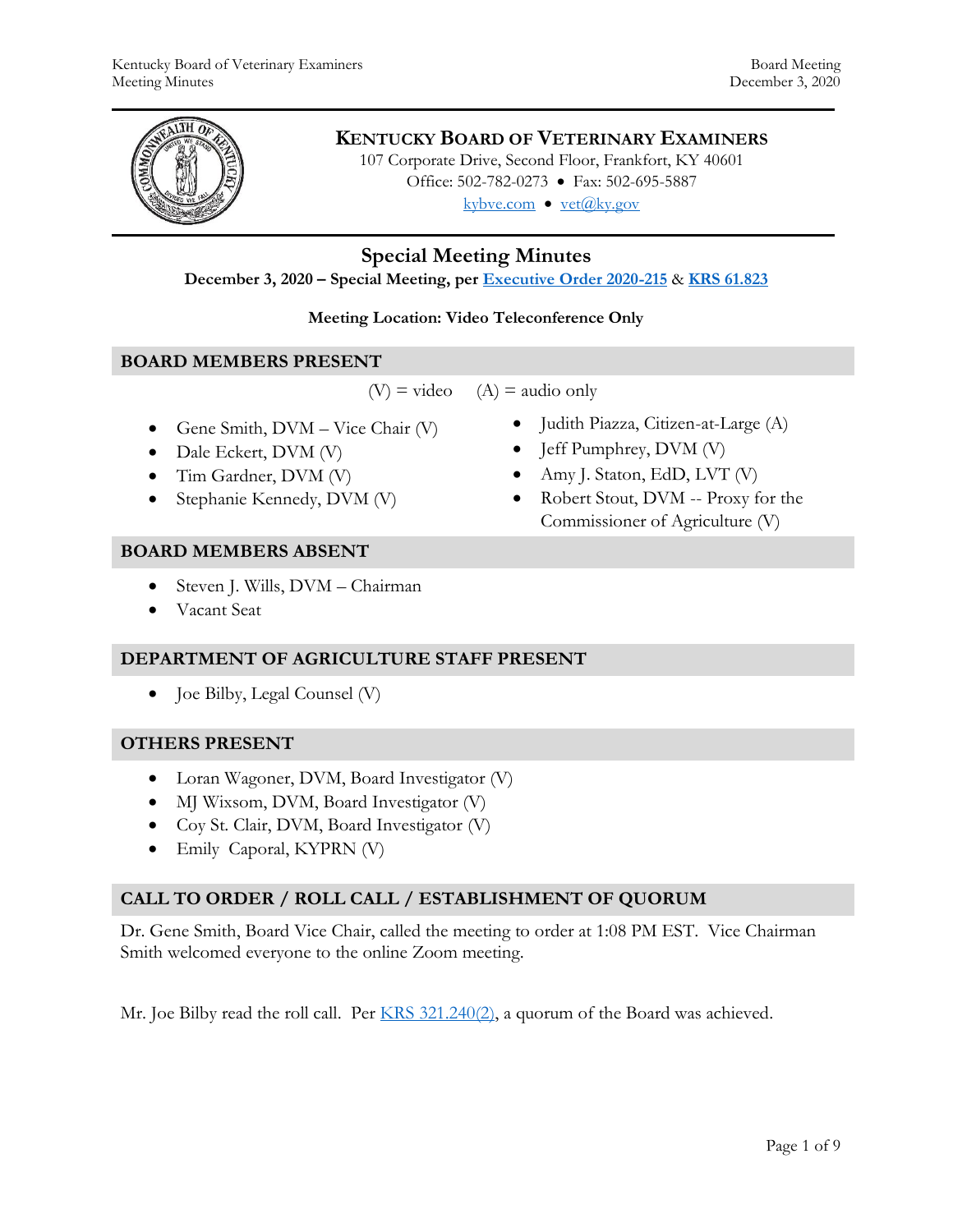# **CONFIRMATION OF PUBLIC NOTICE**

Mr. Bilby confirmed the public notice for this meeting was sent on Tuesday, December 1, 2020, to the Kentucky Department of Agriculture (KDA) media contact list.

## **READING OF MISSION STATEMENT**

Mr. Bilby read aloud the Board's mission statement.

## **NEW BOARD MEMBER(S)**

#### **Oath of Office**

Mr. Bilby swore new Board member Dr. Stephanie Kennedy into office.

#### **CONSENT AGENDA**

- Board Meeting Minutes from September 17, 2020
- Board Meeting Minutes from September 24, 2020
- Budget Expenditures since 9/17 meeting
- Applications Committee Report on New Applications
- Applications Committee Report on New CE Requests
- Approval to pay the salary and benefits of a KDA employee assigned to help the Board November 1, 2020 – December 15, 2020
- Approval of Board Per Diem

**A MOTION** was made by Dr. Tim Gardner to approve the Consent Agenda. The motion, seconded by Ms. Amy Staton, passed unanimously by voice vote.

## **Budget**

The budget expenditures and revenue approved are summarized for F.Y. 2021, July 1, 2020, through November 16, 2020, as follows:

- Receipts  $= $470,975$
- Expenditures  $= $150,086$
- Current Balance =  $$1,320,682$

Applications Committee Reports.

- Report on New Applications
- Report on New CE Requests

The Applications Committee Reports are as follows in Table 1: Approved Applicants for Licensure and Certification, and Table 2: Approved CE Requests. The Board approved 13 veterinarian and 17 veterinary technician applications. One (1) veterinary technician application was denied because the applicant did not graduate from an AVMA accredited vet tech program. The Board approved CE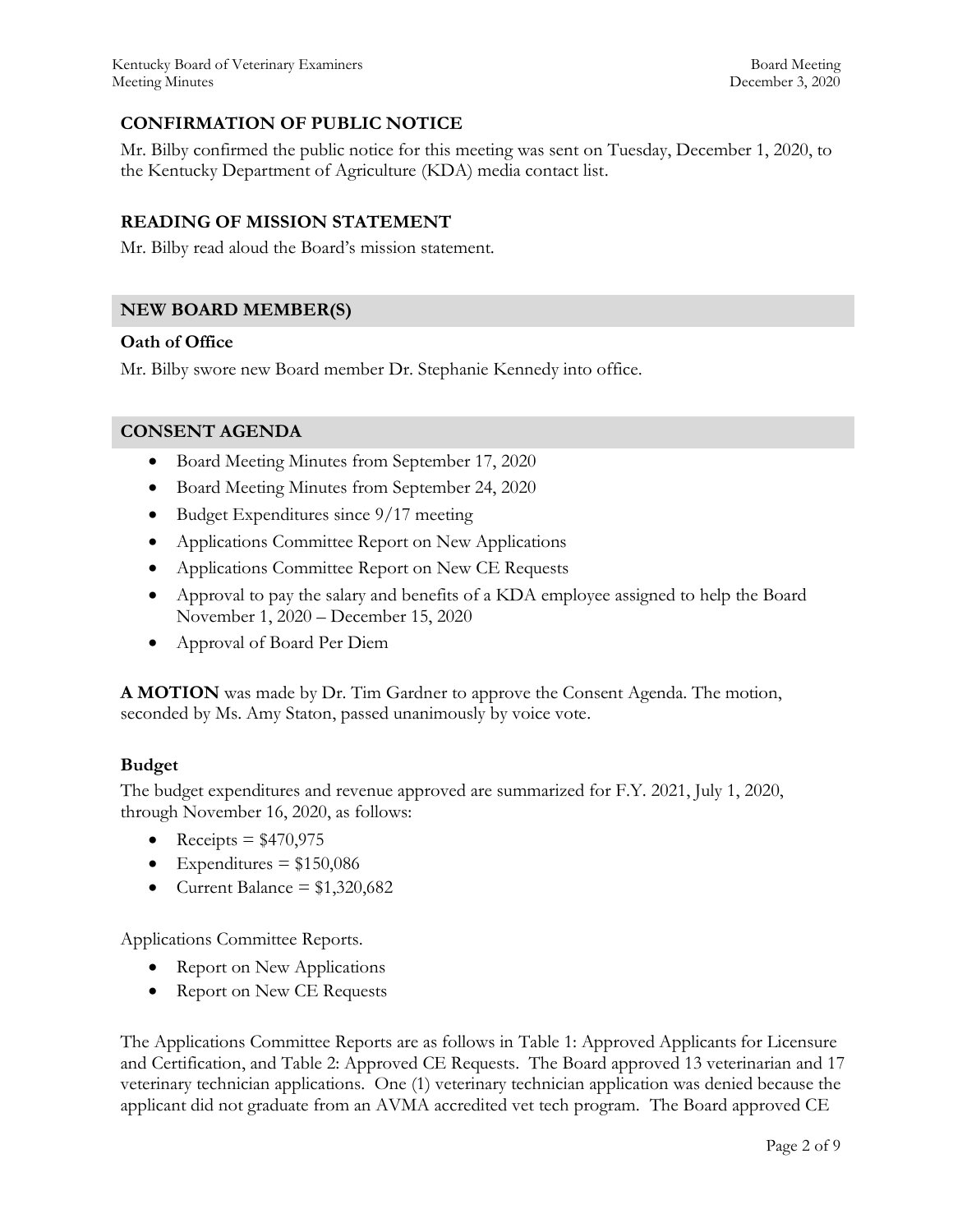requests for 30.5 hours of CE for veterinarians and 25 hours of CE for veterinary technicians. Two applications for CE were denied because the courses were only offered in-house to licensees that were employees of the requesting agency.

| Table 1: Approved Applicants for Licensure and Certification |                   |                  |                       |               |  |  |  |
|--------------------------------------------------------------|-------------------|------------------|-----------------------|---------------|--|--|--|
| Line No.                                                     | <b>First Name</b> | <b>Last Name</b> | <b>License Type</b>   | App. Type     |  |  |  |
| $\mathbf{1}$                                                 | Kaitlynn M.       | Abell            | Veterinarian          | Endorsement   |  |  |  |
| $\overline{2}$                                               | L. Douglas        | Armstrong        | Veterinarian          | Reinstatement |  |  |  |
| $\overline{3}$                                               | Abby E.           | Biddle           | Veterinarian          | <b>New</b>    |  |  |  |
| $\overline{4}$                                               | Bryant R.         | Chapman          | Veterinarian          | Endorsement   |  |  |  |
| 5                                                            | Ryan L.           | Giles            | Veterinarian          | Endorsement   |  |  |  |
| 6                                                            | Milja J.          | Greene           | Veterinarian          | <b>New</b>    |  |  |  |
| 7                                                            | Ann C.            | Grove            | Veterinarian          | Endorsement   |  |  |  |
| 8                                                            | Hsin Yu           | H <sub>o</sub>   | Veterinarian          | Endorsement   |  |  |  |
| 9                                                            | Thomas B.         | Little           | Veterinarian          | Endorsement   |  |  |  |
| 10                                                           | James B.          | Mitchell         | Veterinarian          | Endorsement   |  |  |  |
| 11                                                           | Madonna J.W.      | Morrison         | Veterinarian          | Endorsement   |  |  |  |
| 12                                                           | Jessica F.        | Roebuck          | Veterinarian          | Endorsement   |  |  |  |
| 13                                                           | Haroldo M.        | Toro Schemera    | Veterinarian          | Endorsement   |  |  |  |
| 14                                                           | E. Jordan         | Bamforth         | Veterinary Technician | <b>New</b>    |  |  |  |
| 15                                                           | Shannon L.        | Bray             | Veterinary Technician | <b>New</b>    |  |  |  |
| 16                                                           | Kaitlin D.        | Caldwell         | Veterinary Technician | <b>New</b>    |  |  |  |
| 17                                                           | Adrianna P.       | Coomer           | Veterinary Technician | <b>New</b>    |  |  |  |
| 18                                                           | Caitlin D.        | Crutcher         | Veterinary Technician | <b>New</b>    |  |  |  |
| 19                                                           | Morgan W.         | Guynn            | Veterinary Technician | <b>New</b>    |  |  |  |
| 20                                                           | Mikayla M.        | Hawkins          | Veterinary Technician | <b>New</b>    |  |  |  |
| 21                                                           | Teresa J.         | Kell             | Veterinary Technician | <b>New</b>    |  |  |  |
| 22                                                           | Madison M.        | Knapp            | Veterinary Technician | <b>New</b>    |  |  |  |
| 23                                                           | Caleb T.          | Lake             | Veterinary Technician | <b>New</b>    |  |  |  |
| 24                                                           | Tyamarrie L.      | Lorg             | Veterinary Technician | New           |  |  |  |
| 25                                                           | Jessica N.        | Marshall         | Veterinary Technician | <b>New</b>    |  |  |  |
| 26                                                           | Tammi J.          | Powell           | Veterinary Technician | Reinstatement |  |  |  |
| 27                                                           | Kristen L.        | Stephens         | Veterinary Technician | <b>New</b>    |  |  |  |
| 28                                                           | Katie             | Walters          | Veterinary Technician | <b>New</b>    |  |  |  |
| 29                                                           | Lydia G.          | Wills            | Veterinary Technician | <b>New</b>    |  |  |  |
| 30                                                           | Karie E.          | Shrader          | Euthanasia Specialist | New           |  |  |  |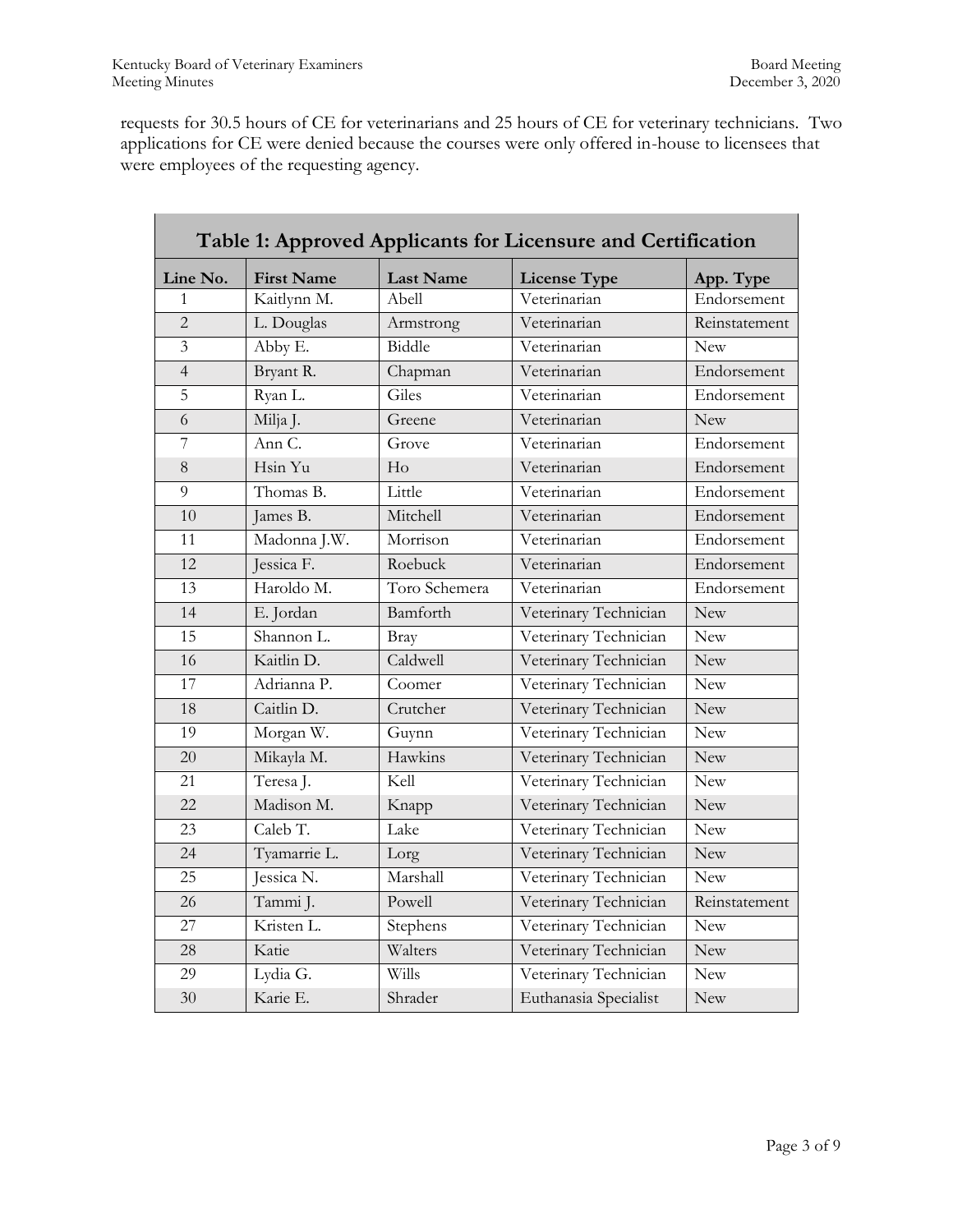| <b>Table 2: Approved CE Requests</b>                                                                                                                                             |                                                                              |                |                            |                                                            |  |  |  |
|----------------------------------------------------------------------------------------------------------------------------------------------------------------------------------|------------------------------------------------------------------------------|----------------|----------------------------|------------------------------------------------------------|--|--|--|
|                                                                                                                                                                                  | <b>CE Hours</b><br>Requested                                                 |                |                            |                                                            |  |  |  |
| <b>Course Title</b>                                                                                                                                                              | Sponsor / Provider                                                           | <b>Vet</b>     | <b>Vet</b><br><b>Techs</b> | Date of<br>Program(s)                                      |  |  |  |
| Diagnostic Parasitology 201                                                                                                                                                      | OnlineCE.com<br>(Dr. Richard Saporito)                                       | 1              |                            | $Online -$<br>on-demand<br>(Approved through<br>11/30/2022 |  |  |  |
| Diagnostic Parasitology 202                                                                                                                                                      | OnlineCE.com<br>(Dr. Richard Saporito)                                       | 5              | 5                          | Online-<br>on-demand<br>(Approved through<br>11/30/2022    |  |  |  |
| Veterinary Emergency Medicine 201a                                                                                                                                               | OnlineCE.com<br>(Dr. Richard Saporito)                                       | 4              | $\overline{4}$             | Online-<br>on-demand<br>(Approved through<br>11/30/2022    |  |  |  |
| Veterinary Emergency Medicine 201b                                                                                                                                               | OnlineCE.com<br>(Dr. Richard Saporito)                                       | $\overline{4}$ | $\overline{4}$             | Online-<br>on-demand<br>(Approved through<br>11/30/2022    |  |  |  |
| Veterinary Emergency Medicine 201c                                                                                                                                               | OnlineCE.com<br>(Dr. Richard Saporito)                                       | 4              | 4                          | $Online -$<br>on-demand<br>(Approved through<br>11/30/2022 |  |  |  |
| Department of Veterinary Science Seminar<br>Series: "Introducing a study of<br>Thoroughbred Genetics" with Dr. Ernie<br>Bailey, Dr. Ted Kalbfleisch, and Dr. Jessica<br>Petersen | <b>UK Gluck Equine</b><br>Research Center                                    | $\mathbf{1}$   | $\mathbf{1}$               | 10/22/2020                                                 |  |  |  |
| Department of Veterinary Science Seminar<br>Series: "Straight from the Horse's Mouth:<br>Learning life history from the chemistry of<br>tooth enamel" with Dr. Penny Higgins     | UK Gluck Equine<br>Research Center                                           | 1              | 1                          | 11/12/2020                                                 |  |  |  |
| Department of Veterinary Science Seminar<br>Series: "Leveraging single molecule<br>sequencing to investigate host-pathogen<br>relationships" with Dr. Melissa Smith              | UK Gluck Equine<br>Research Center                                           | $\mathbf{1}$   | $\mathbf{1}$               | 10/8/2020                                                  |  |  |  |
| Answering the Tough Questions on BVD<br>virus and PI Calves                                                                                                                      | UK Veterinary<br>Diagnostic Laboratory                                       | 1              | $\mathbf{1}$               | 11/19/2020                                                 |  |  |  |
| Common Nutritional Disorders of Swine<br>for Veterinarians                                                                                                                       | UK Veterinary<br>Diagnostic Laboratory                                       | $\mathbf{1}$   | $\mathbf{1}$               | 10/20/2020                                                 |  |  |  |
| Current Diagnostic Strategies for Detection<br>of Leptospirosis                                                                                                                  | UK Veterinary<br>Diagnostic Laboratory                                       | $\mathbf{1}$   | $\mathbf{1}$               | 9/3/2020                                                   |  |  |  |
| One Planet, One Health, One Future                                                                                                                                               | Wildlife Conservation<br>Society and the<br>German Federal<br>Foreign Office | 5.5            |                            | $11/17 - 18/2020$                                          |  |  |  |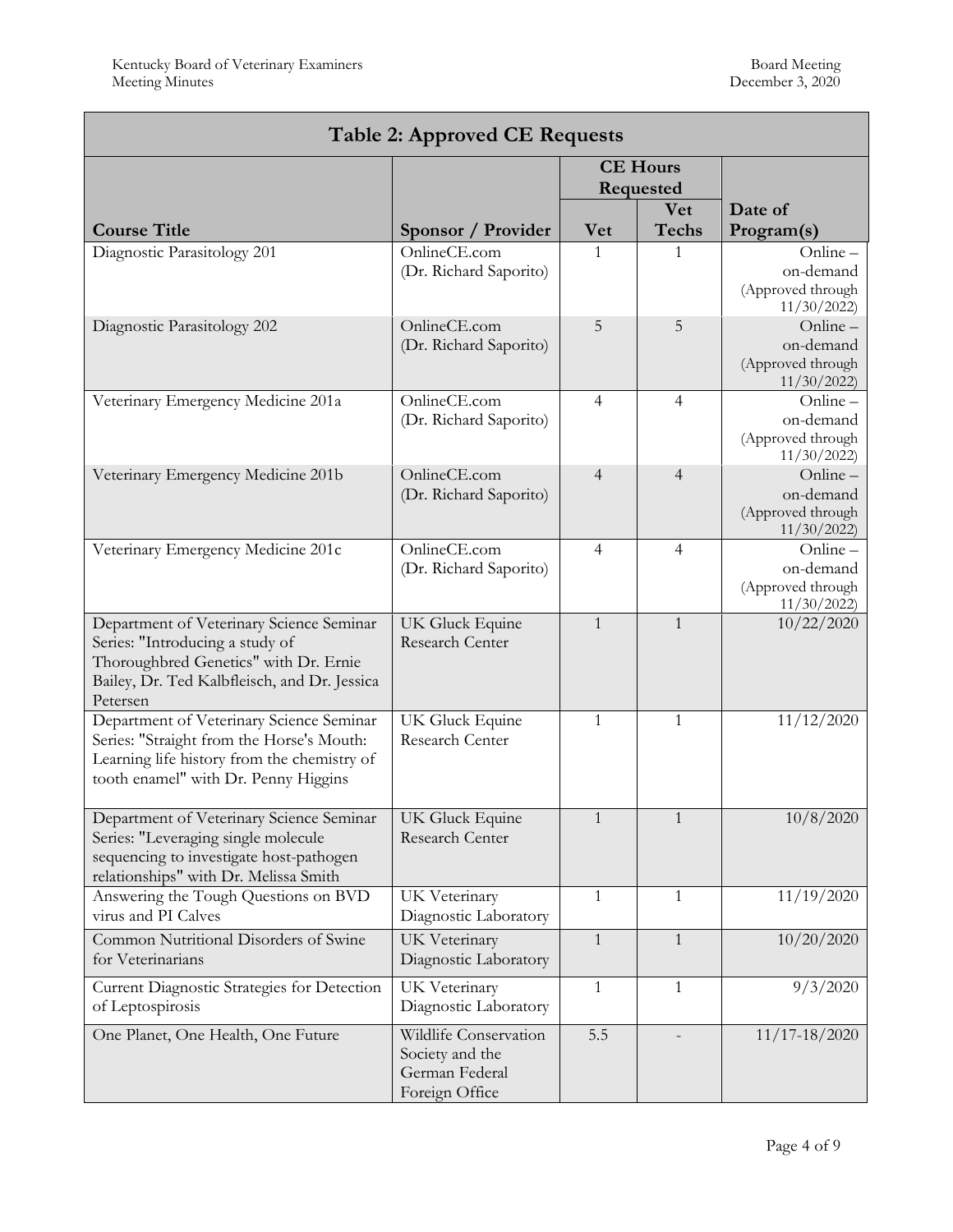#### **BUSINESS AGENDA**

#### **SARS-CoV-2 / COVID-19 Update and Discussion**

- Red Zones / Counties o Map @<https://govstatus.egov.com/kycovid19>
- Letters of concern / inquiry submitted to the Board

The Board discussed the red zones, letters of concern, and current protocols issued by the Board. Members directed staff to draft an updated Order for review by the Board, and, following Board approval, to distribute the update to licensees.

#### **BUDGET MATTERS**

#### **Allotment Increase Request**

This letter to the State Budget Director was reviewed by Vice Chairman Smith, but further discussion was tabled until Chairman Wills and executive director Ms. Michelle Shane were able to be with the Board.

#### **Contracts pending vote**

**A MOTION** was made by Dr. Tim Gardner to retroactively approve the following service contracts that were previously discussed by the Board and approved by Chairman Wills:

- Legal Services with KDA, for general counsel (renewal of standing contract)
- Legal Service with OAG, for Hearing Officer services (updated with new fiscal year, new administration)
- Annual Usage Contract with PPC, for use of the licensing database system

The motion, seconded by Dr. Dale Eckert, passed by voice vote.

## **OLD BUSINESS**

**Vet & Vet Tech Licensure Renewal Update**

The Board directed an update be drafted by the Board Office with information about the new regulations, including the new KYBOP compounding rule. The Board will review the update and distribute to all licensees.

## **AAVSB Update**

## o **2020 Annual Meeting - Debrief**

The Board and investigators discussed their thoughts and impressions from attending sessions/offerings from the AAVSB. Attendees should have received their CE certificates for Annual Meeting.

- o Other topics tabled for discussion at the next meeting:
	- Opioid Model Regulations
	- **Veterinary Technician vs. Technologist duty research**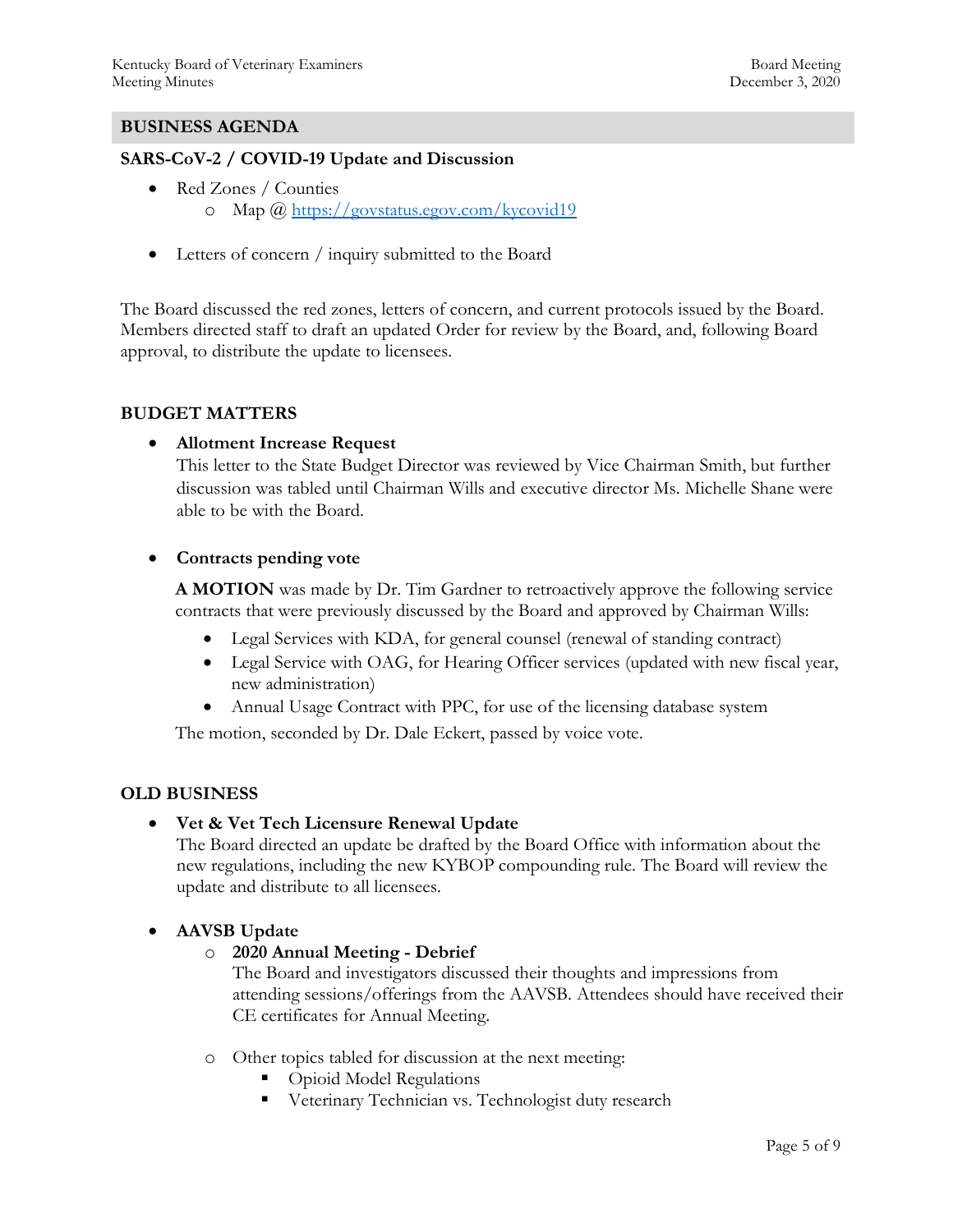- Board Basics and Beyond Training
- Save the Dates: Sept 29 Dec 2, 2021 -- Annual Meeting in Denver, CO

#### **Board Statement on Industrial Hemp**.

The Board tabled this discussion until the next meeting.

#### **LICENSURE STATUS REPORT**

- **Veterinarians.** 2,357 Active licenses, down 289 licenses from the last report, and down 187 from the same time period in 2019; there are also currently 37 Inactive veterinarian licenses and one (1) Special Permits. Twelve (12) veterinarians retired their licenses. The following veterinarians are reported deceased since the September 17 meeting of the Board:
	- o Michael Grimes, DVM deceased 10/19/2020
	- o Jerry Johnson, DVM deceased 11/09/2020
	- o David O'Neal, DVM deceased 10/23/2020
	- o Oscar Swanstrom, DVM deceased 11/21/2020
- **Veterinary Technicians.** 432 Active licenses, up down 24 licenses from the last report, and up eight (8) licenses from the same time period in 2019; there is also currently ten (10) Inactive veterinary technician license. Two (2) veterinary technicians retired their license.
- **Certified Animal Control Agencies**. 53 Active certificates, the same from the last report, and down five (5) from the same time period in 2019; and
- **Certified Animal Euthanasia Specialists**. 185 Active certificates, down one (1) from the last report, and down 27 from the same period in 2019; there are also currently five (5) Inactive animal euthanasia specialist certificates.

## **APPLICATIONS COMMITTEE**

Ms. Amy Staton reported that all applications were processed. There was one veterinary technician application that was denied licensure because they did not graduate from an AVMA accredited school. Even though 201 KAR 16:520, Section 4 allows the Board to review transcripts and approve an applicant who graduates from a non-accredited school, the Committee felt strongly that the AVMA minimum standards for accredited schools should be met in order to ensure the licensee knows enough information to function as a highly skilled veterinary technician in Kentucky.

Additionally, some CE was not approved. The requestor applied for approval of an in-house training only available to employees of the sponsoring agency. Given that the CE would not be available for all licensees, the Committee denied this request.

#### **WELLNESS COMMITTEE**

Emily Caporal provided an update to the Board on KYPRN participants. One participant has been successfully discharged from the program as of 10/6/2020.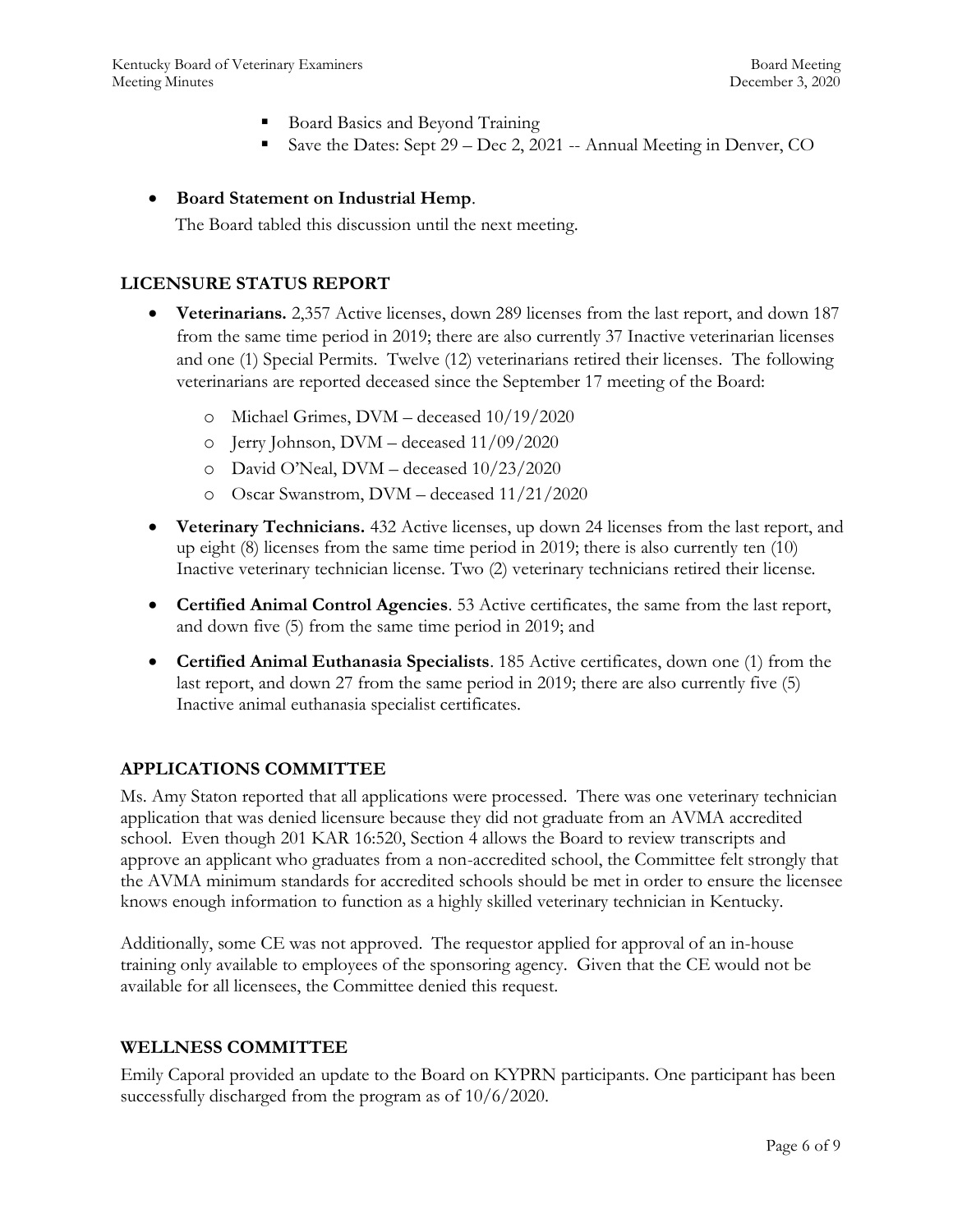Mr. Joe Bilby provided an overview on KBVE Grievance case #2020-36, against one of the KYPRN program participants who has failed to comply with the terms of the agreement.

**A MOTION** was made by Dr. Jeff Pumphrey to initiate the commencement of formal proceedings against this licensee by filing a complaint with the Office of the Attorney General. The motion, seconded by Dr. Bob Stout, passed unanimously by voice vote.

## **GOVERNMENT AFFAIRS COMMITTEE**

Discussion on the Practice Act revisions were tabled until the next meeting.

## **EDUCATION AND OUTREACH COMMITTEE**

Discussion on the Euthanasia Course Curriculum were tabled until the next meeting.

## **SALES REPORTS**

Dr. St. Clair presented equine sales reports for the following sales:

- Keeneland September
- Fasig-Tipton September, October, and November

Dr. St. Clair discussed new software being used at the sales which allowed tracking of the number of online views vs. on-site viewing. Keeneland is better at requiring viewers to be current licensees of the KBVE. The Board discussed this issue and the broader issue of telemedicine.

## **INVESTIGATOR'S REPORT**

Dr. St. Clair and Dr. Wixom presented reported on Periodic Clinic Inspections for the following animal control agencies:

- Daviess County
- Jessamine County
- Lexington Humane Society
- Madison County
- Ohio County

Inspectors noted an up-tick in the presence of Ketamine at shelters, and advised at each location that the ketamine needed to be removed.

Dr. St. Clair noted that, during a recent inspection, one shelter reported a break-in and three (3) bottles of euthanasia solution were stolen; the shelter did report to DEA and the local sheriff's department, but not to KBVE.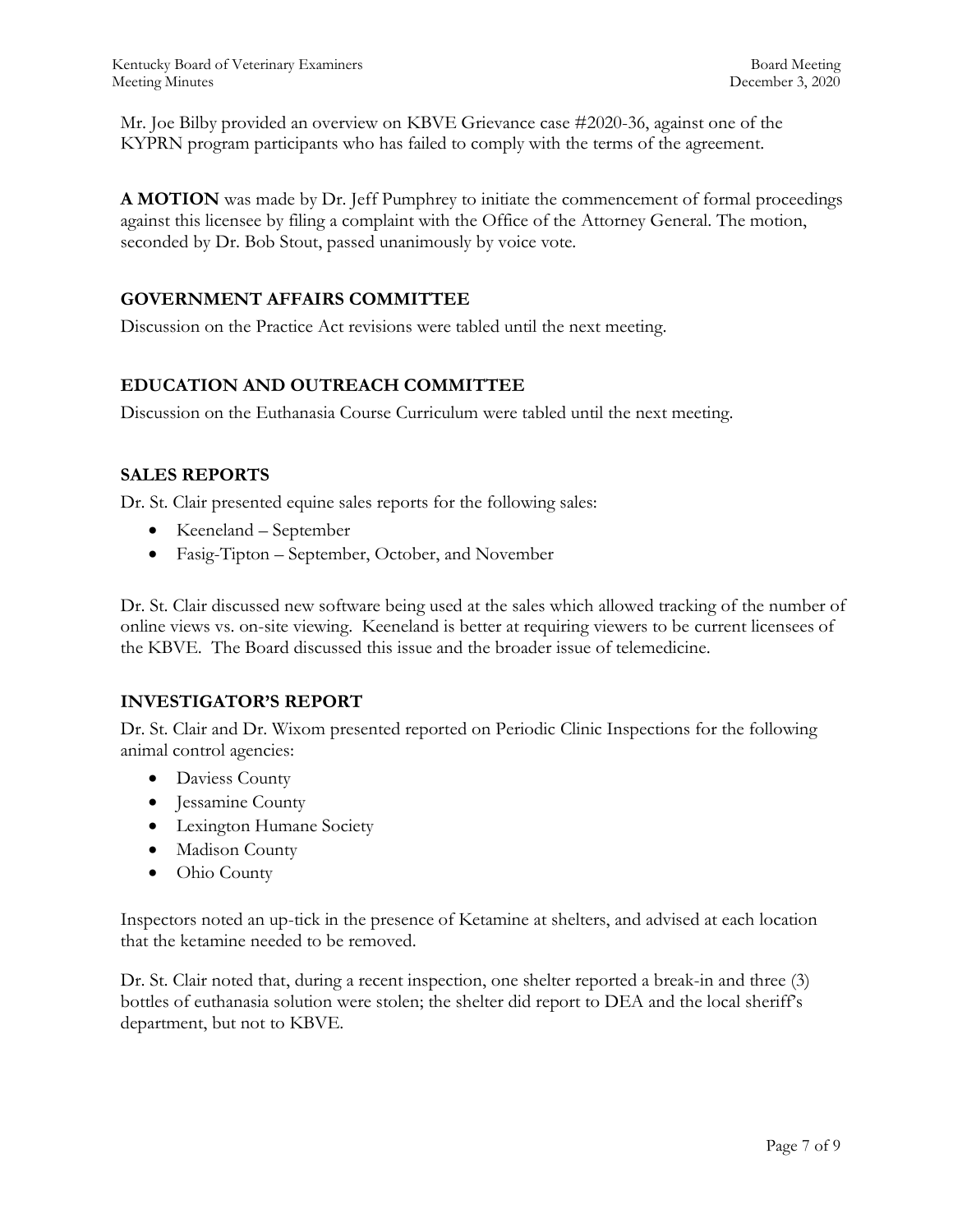## **COMPLAINTS SCREENING COMMITTEE REPORT**

Mr. Bilby discussed case 2020-44 with the Members of the Board.

Ms. Staton exited the meeting at 1:55 pm.

**A MOTION** was made by Dr. Gene Smith directing Mr. Bilby to initiate formal proceedings against this former licensee by filing a motion in Franklin Co. Circuit Court. The motion, seconded by Dr. Tim Gardner, passed unanimously by voice vote.

Mr. Bilby provided the remainder of the Committee Report.

- **2018-21** monitoring. Mr. Bilby provided a brief update on this case.
- **2019-11**  tabled
- **2019-13**  tabled
- **2019-15**  monitoring Settlement Agreement
- **2019-21**  monitoring Settlement Agreement
- **2019-37** monitoring Settlement Agreement
- **2020-05**  pending Settlement Agreement
- **2020-08**  tabled
- $2020 18 \text{ongoing}$
- **2020-22**  ongoing
- $2020 24 \text{ongoing}$
- **2020-27**  dismissed
- $\bullet$  **2020-28** ongoing
- **2020-29**  tabled
- **2020-31**  tabled
- **2020-32** assigned to investigator
- $2020 34 \text{ongoing}$
- **2020-35**  dismissed
- $\bullet$  **2020-36** ongoing
- **2020-41**  dismissed
- **2020-42**  dismissed
- $\bullet$  **2020-43** monitoring
- $2020-44 \text{ongoing}$
- **2020-45**  dismissed
- **2020-46**  dismissed
- $2020-47 -$  ongoing

**A MOTION** was made by Dr. Gardner directing Mr. Bilby to accept the recommendations of the Complaints Screening Committee. The motion, seconded by Dr. Smith, passed by voice vote.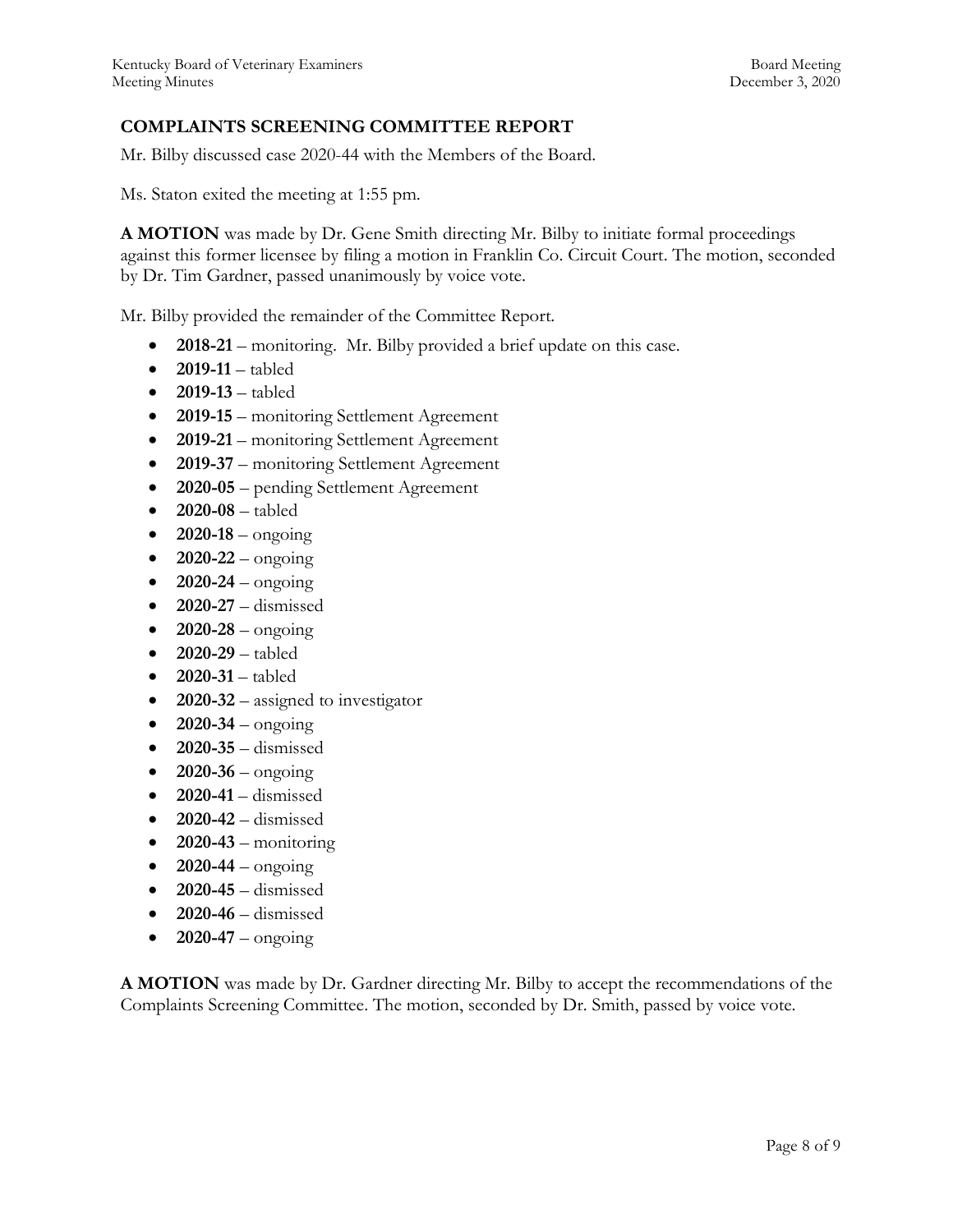## **OPEN DISCUSSION / NEW BUSINESS**

- **Update on Search for State Veterinarian position**. Dr. Stout updated Members of the Board on the State Board of Agriculture (SBA) search for a new a State Veterinarian, as he is retiring after 17 years of public service. Dr. Katie Flynn, Deputy State Veterinarian, who had been with the Office of the State Veterinarian (OSV) for about six months, will move up to the position of State Veterinarian. Dr. Alex Hagan has been appointed Deputy State Veterinarian.
- **Kentucky Board of Chiropractic Examiners (KBCE)**. Mr. Bilby provided an update to the Members of the Board about a meeting held with KBCE leadership and counsel, attended by Chairman Wills, Vice Chairman Smith, Mr. Bilby, and Ms. Shane. The meeting was on the topic of animal chiropractic and who might regulate this niche profession. Representatives of the KBVE felt strongly that human chiropractors and laymen should not be preforming chiropractic work on animals, in part because there is a large potential to do harm in the many possible species being work on. Representatives of KBCE agreed. Mr. Bilby worked with their counsel on potential draft legislation which may be filed in 2022 or later. The Members of the Board discussed this issue and relayed their own experiences with clients reporting they had taken pets to the chiropractor.

## **NEXT MEETING**

2021 Schedule; meetings dates on Thursdays.

- February 4
- March 25
- May 27
- $\bullet$  July 29
- September 23
- December 2

**A MOTION** was made by Dr. Smith to approve the 2021 Board Meeting Schedule. The motion, seconded by Dr. Gardner, passed unanimously by voice vote.

## **ADJOURNMENT**

Vice Chairman Smith adjourned the meeting at 2:27 pm.

These Meeting Minutes were approved by the Board on February 4, 2021.

 $\sim$  event. Way  $\mathcal{D}^{uv}$ 

Steven J. Wills, DVM, Chairman of the Board

PRESIDING OFFICER: Gene Smith, DVM, Board Vice Chairman Minutes Recorded by: Michelle Shane Minutes Reviewed by: Joe Bilby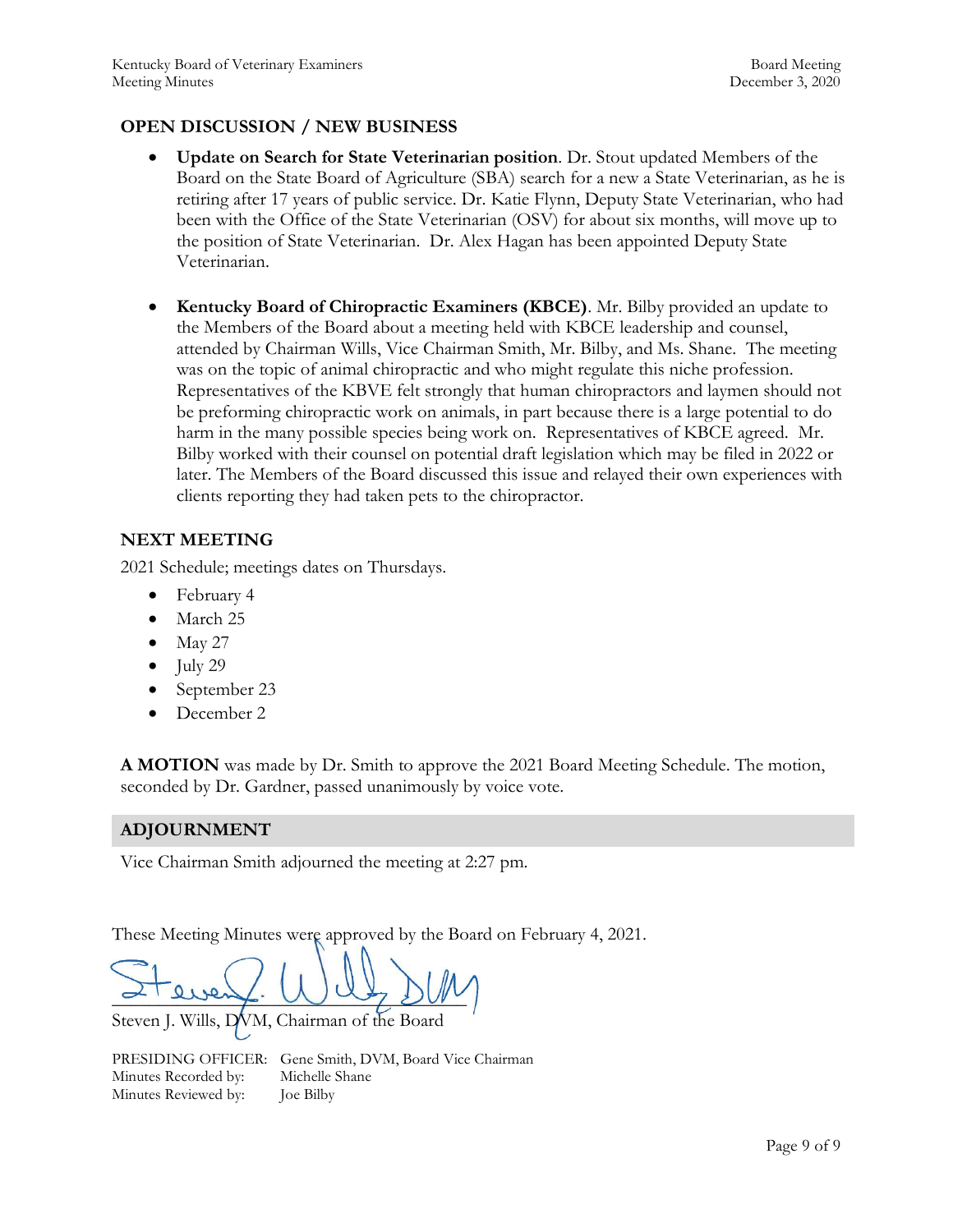

# **KENTUCKY BOARD OF VETERINARY EXAMINERS**

107 Corporate Drive, Second Floor, Frankfort, KY 40601 Office: 502-782-0273 • Fax: 502-695-5887 kybve.com  $\bullet$  vet $(\widehat{a}$ ky.gov

# **Special Meeting Agenda**

**December 3, 2020 – Special Meeting, per [Executive Order 2020-215](https://governor.ky.gov/attachments/20200306_Executive-Order_2020-215.pdf)** & **[KRS 61.823](https://apps.legislature.ky.gov/law/statutes/statute.aspx?id=23047)**

## **Meeting Location: Video Teleconference Only**

 **Join the Zoom Meeting online:**  <https://us02web.zoom.us/j/81143716492?pwd=Q2M2Vng0U2FSc3p1SzltM2pjRS9NZz09> Meeting ID: 811 4371 6492 Passcode: 888653

One tap mobile +19294362866,,81143716492# US (New York) 13017158592,,81143716492# US +(Germantown)

 Or Dial by your location (Any number will work). Enter Meeting ID: 811 4371 6492 +1 929 436 2866 US (New York)

+1 301 715 8592 US (Germantown)

- +1 312 626 6799 US (Chicago)
- +1 669 900 6833 US (San Jose)
- +1 253 215 8782 US (Tacoma)
- +1 346 248 7799 US (Houston)

## 10:00 AM **COMMITTEE MEETINGS – CLOSED TO THE PUBLIC**

- Complaints Screening Committee
- Applications Committee

## 1:00 PM **CALL TO ORDER**

## **ROLL CALL / ESTABLISHMENT OF QUORUM**

## **CONFIRMATION OF PUBLIC NOTICE**

## **READING OF MISSION STATEMENT**

## **NEW BOARD MEMBER(S)**

#### **Oath of Office**

## **CONSENT AGENDA**

- Board Meeting Minutes from September 17, 2020
- Board Meeting Minutes from September 24, 2020
- Budget Expenditures since 9/17 meeting
- Applications Committee Report on New Applications
- Applications Committee Report on New CE Requests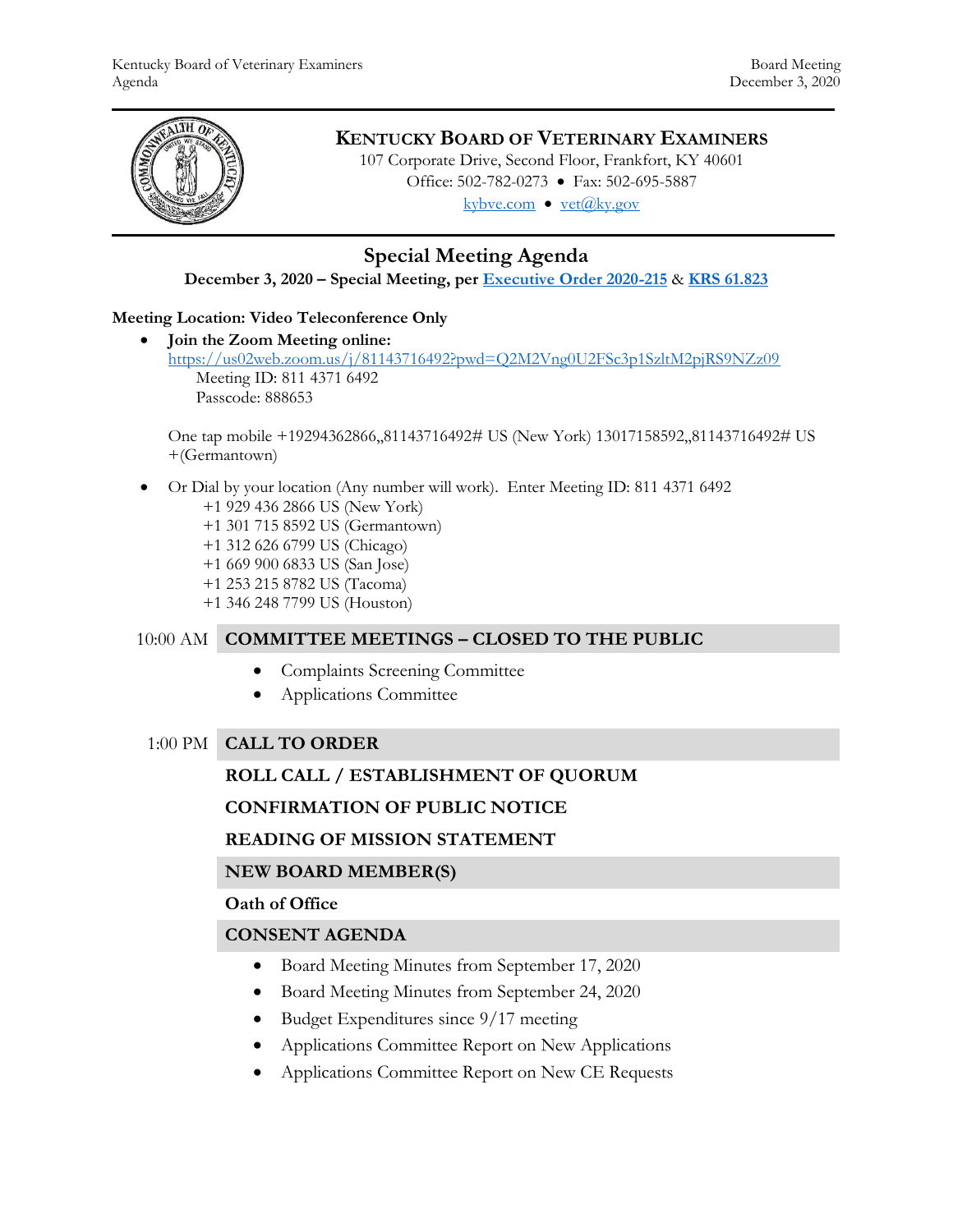- Approval to pay the salary and benefits of a KDA employee assigned to help the Board November 1, 2020 – December 15, 2020
- Approval of Board Per Diem

## **BUSINESS AGENDA**

## **SARS-CoV-2 / COVID-19 Update and Discussion**

• Red Zones / Counties o Map @<https://govstatus.egov.com/kycovid19>

#### **BUDGET MATTERS**

- Allotment Increase Request
- Contracts pending vote

#### **OLD BUSINESS**

- Vet & Vet Tech Licensure Renewal Update
- AAVSB Update
- Board Statement on Industrial Hemp

#### **LICENSURE STATUS REPORT**

## **APPLICATIONS COMMITTEE**

## **WELLNESS COMMITTEE**

## **GOVERNMENT AFFAIRS COMMITTEE**

## **EDUCATION AND OUTREACH COMMITTEE**

#### **SALES REPORTS**

- Keeneland September
- Fasig-Tipton September, October, November

#### **INVESTIGATOR'S REPORT**

Clinic Inspections:

- Daviess County
- Ohio County